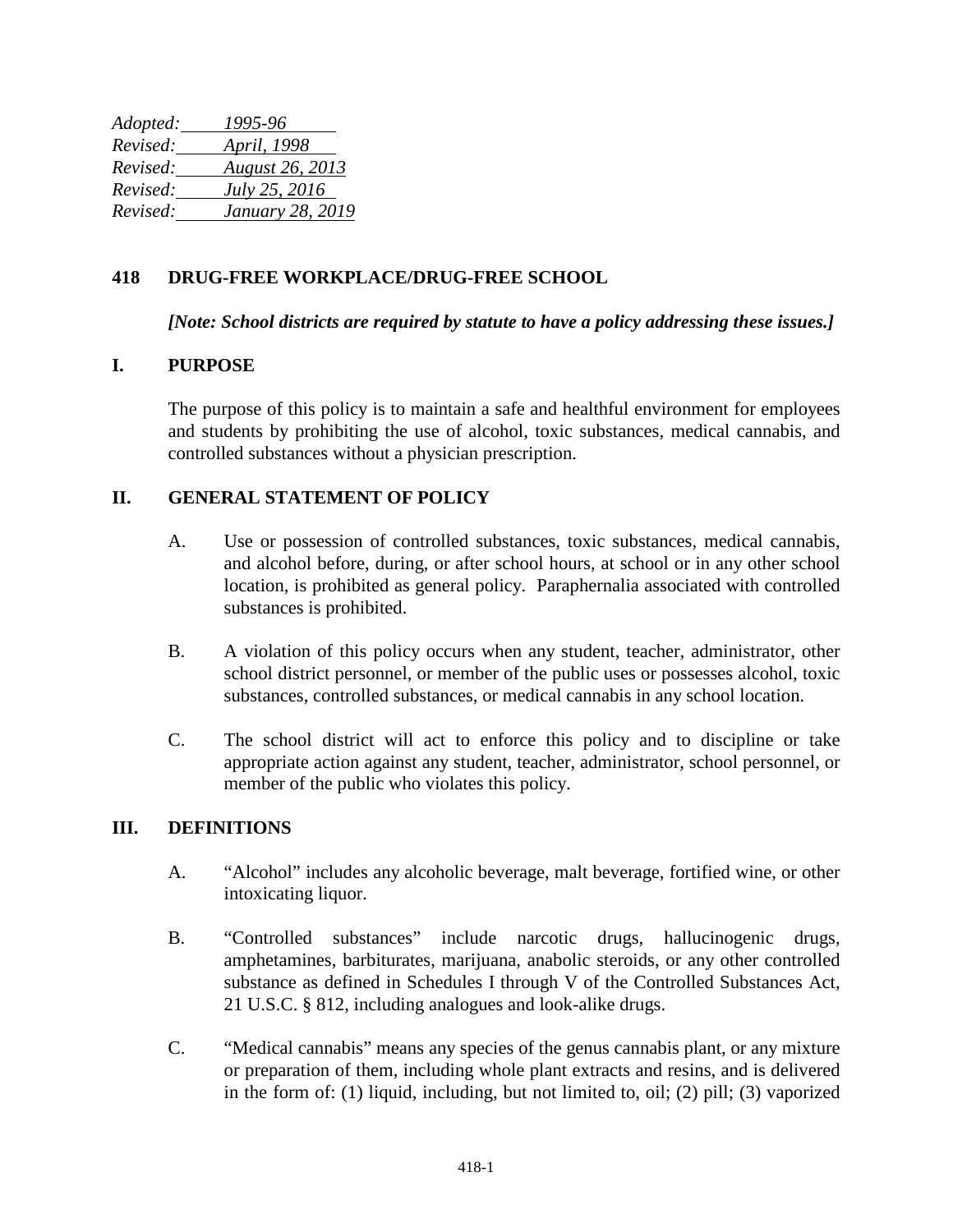delivery method with use of liquid or oil but which does not require the use of dried leaves or plant form; or (4) any other method, excluding smoking, approved by the commissioner.

- D. "Toxic substances" includes glue, cement, aerosol paint, or other substances used or possessed with the intent of inducing intoxication or excitement of the central nervous system.
- E. "Use" includes to sell, buy, manufacture, distribute, dispense, possess, use, or be under the influence of alcohol and/or controlled substances, whether or not for the purpose of receiving remuneration or consideration.
- F. "Possess" means to have on one's person, in one's effects, or in an area subject to one's control.
- G. "School district location" includes any school building or on any school premises; on any school-owned vehicle or in any other school-approved vehicle used to transport students to and from school or school activities; off school property at any school-sponsored or school-approved activity, event, or function, such as a field trip or athletic event, where students are under the jurisdiction of the school district; or during any period of time such employee is supervising students on behalf of the school district or otherwise engaged in school district business.

# **IV. EXCEPTIONS**

- A. A violation of this policy does not occur when a person brings onto a school location, for such person's own use, a controlled substance, except medical cannabis, which has a currently accepted medical use in treatment in the United States and the person has a physician prescription for the substance. The person shall comply with the relevant procedures of this policy.
- B. A violation of this policy does not occur when a person possesses an alcoholic beverage in a school location when the possession is within the exceptions of Minn. Stat. § 624.701, Subd. 1a (experiments in laboratories; pursuant to a temporary license to sell liquor issued under Minnesota laws or possession after the purchase from such a temporary license holder).

# **V. PROCEDURES**

A. Students who have a prescription from a physician for medical treatment with a controlled substance, except medical cannabis, must comply with the school district's student medication policy.

*[NOTE: School districts are required by Minn. Stat. § 121A.22 to develop procedures for the administration of drugs and medicine. If the school district does not have a student medication policy such as MSBA/MASA Model Policy 516, this Paragraph A*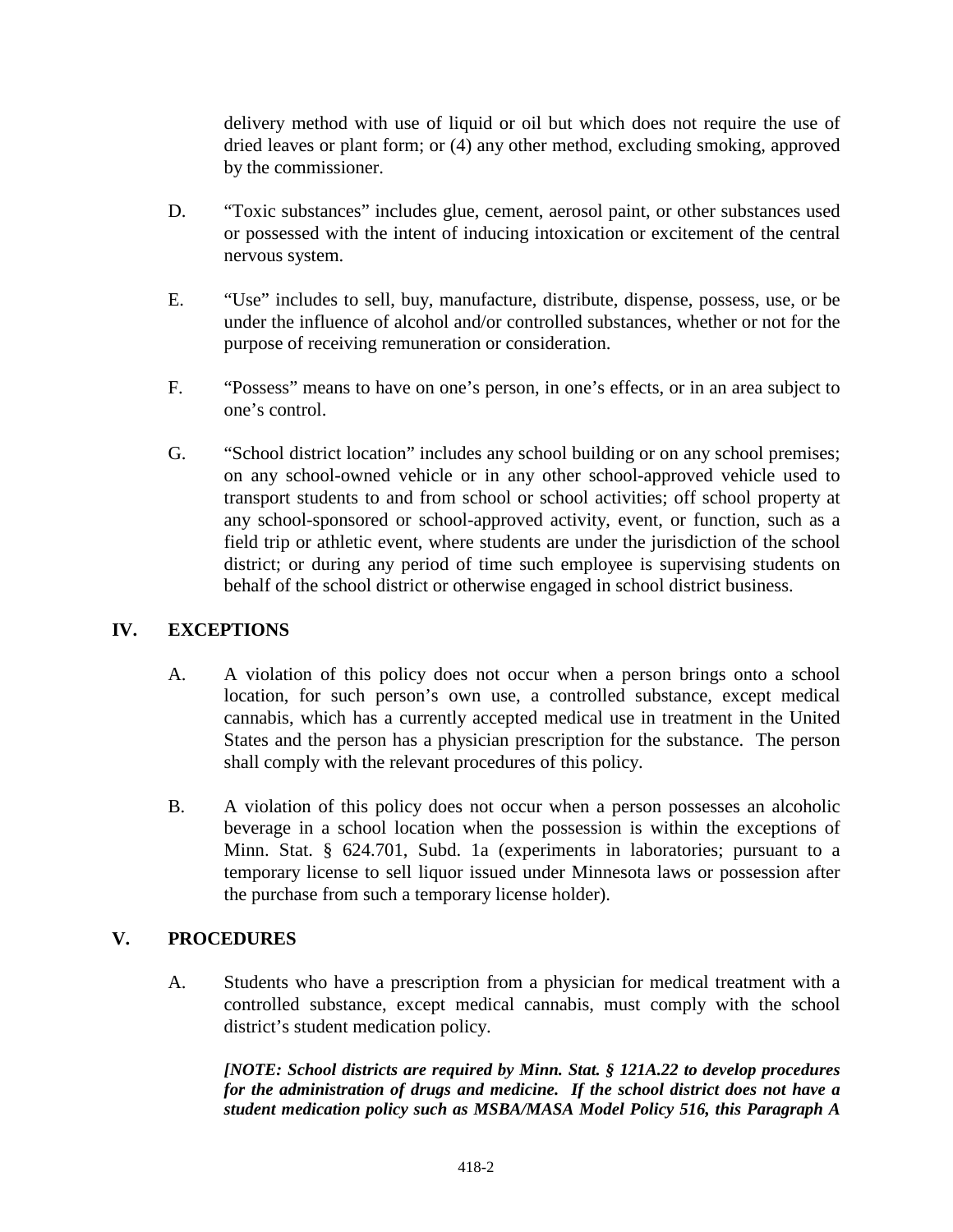*can be modified to provide: "Students who have a prescription from a physician for medical treatment with a controlled substance must provide a copy of the prescription and the medication to the school nurse, principal or other designated staff member. The school district's licensed school nurse, trained health clerk, principal or teacher will administer the prescribed medication in accordance with school district procedures."]*

- B. Employees who have a prescription from a physician for medical treatment with a controlled substance, except medical cannabis, are permitted to possess such controlled substance and associated necessary paraphernalia, such as an inhaler or syringe. The employee must inform his or her supervisor. The employee may be required to provide a copy of the prescription.
- C. Each employee shall be provided with written notice of this Drug-Free Workplace/Drug-Free School policy and shall be required to acknowledge that he or she has received the policy.

*[NOTE: The Drug-Free Workplace Act requires that school district employees be notified by a published statement of the prohibition of the use of controlled substances and actions that will be taken against employees for violations of such prohibition. 41 U.S.C. § 8103; 34 C.F.R. Part 84. An acknowledgement will document satisfaction by the school district of this federal requirement.]*

- D. Employees are subject to the school district's drug and alcohol testing policies and procedures.
- E. Members of the public are not permitted to possess controlled substances in a school location except with the express permission of the superintendent.
- F. No person is permitted to possess or use medical cannabis on a school bus or van; or on the grounds of any preschool or primary or secondary school; or on the grounds of any child care facility.
- G. Possession of alcohol on school grounds pursuant to the exceptions of Minn. Stat. § 624.701, Subd. 1a, shall be by permission of the school board only. The applicant for permission shall apply in writing and shall follow the school board procedures for placing an item on the agenda.

# **VI. ENFORCEMENT**

### A. Students

1. A student who violates the terms of this policy shall be subject to discipline in accordance with the school district's discipline policy. Such discipline may include suspension or expulsion from school.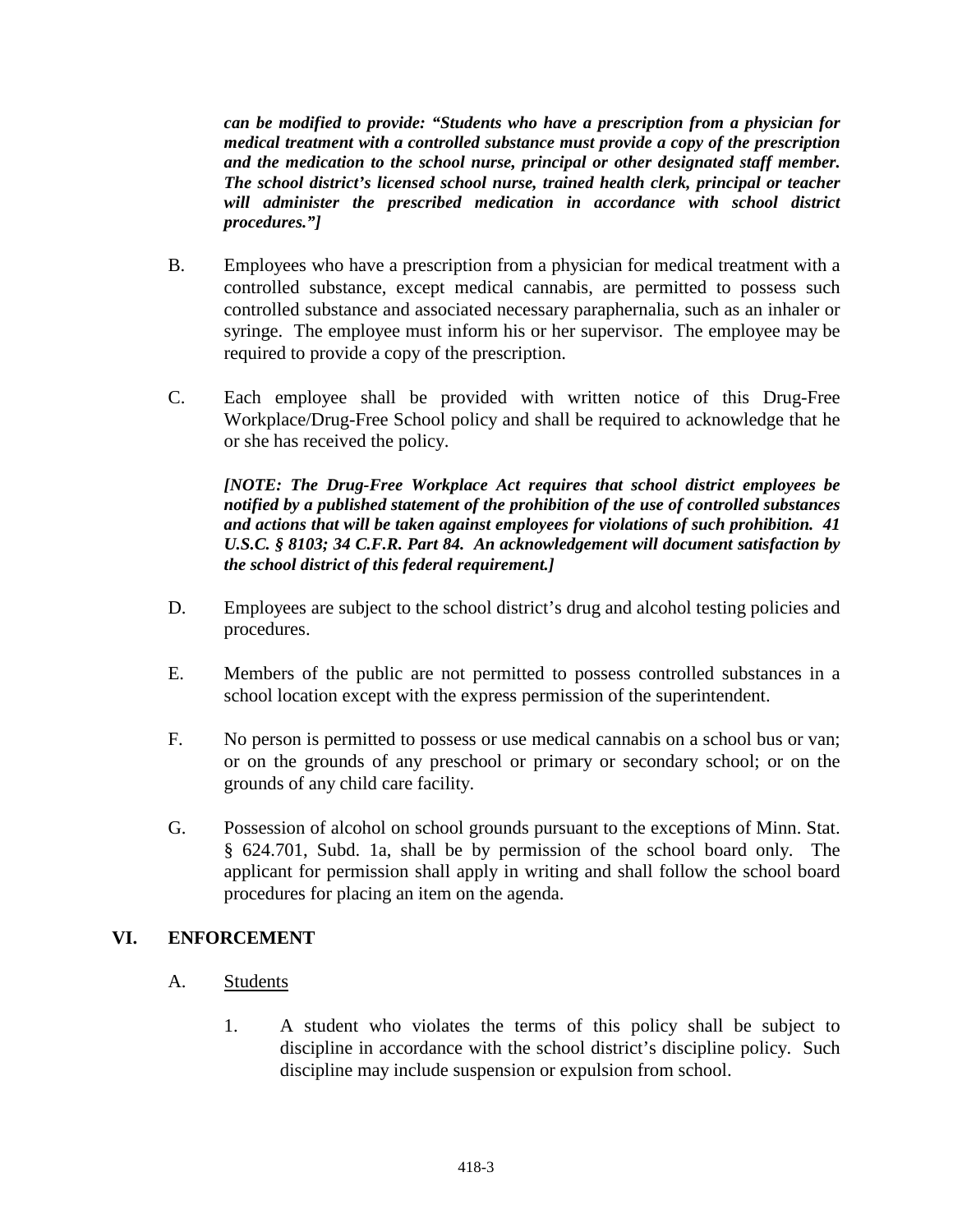- 2. The student may be referred to a drug or alcohol assistance or rehabilitation program and/or to law enforcement officials when appropriate.
- B. Employees
	- 1. As a condition of employment in any federal grant, each employee who is engaged either directly or indirectly in performance of a federal grant shall abide by the terms of this policy and shall notify his or her supervisor in writing of his or her conviction of any criminal drug statute for a violation occurring in any of the places listed above on which work on a school district federal grant is performed, no later than five (5) calendar days after such conviction. Conviction means a finding of guilt (including a plea of nolo contendere) or imposition of sentence, or both, by any judicial body charged with the responsibility to determine violations of the federal or state criminal drug statutes.
	- 2. An employee who violates the terms of this policy is subject to disciplinary action, including nonrenewal, suspension, termination, or discharge as deemed appropriate by the school board.
	- 3. In addition, any employee who violates the terms of this policy may be required to satisfactorily participate in a drug and/or alcohol abuse assistance or rehabilitation program approved by the school district. Any employee who fails to satisfactorily participate in and complete such a program is subject to nonrenewal, suspension, or termination as deemed appropriate by the school board.
	- 4. Sanctions against employees, including nonrenewal, suspension, termination, or discharge shall be pursuant to and in accordance with applicable statutory authority, collective bargaining agreements, and school district policies.
- C. The Public

A member of the public who violates this policy shall be informed of the policy and asked to leave. If necessary, law enforcement officials will be notified and asked to provide an escort.

*Legal References*: Minn. Stat. § 121A.22 (Administration of Drugs and Medicine) Minn. Stat. § 152.22 (Medical Cannabis; Definitions) Minn. Stat. § 152.23 (Medical Cannabis; Limitations) Minn. Stat. § 340A.403 (3.2 Percent Malt Liquor Licenses) Minn. Stat. § 340A.404 (Intoxicating Liquor; On-Sale Licenses)